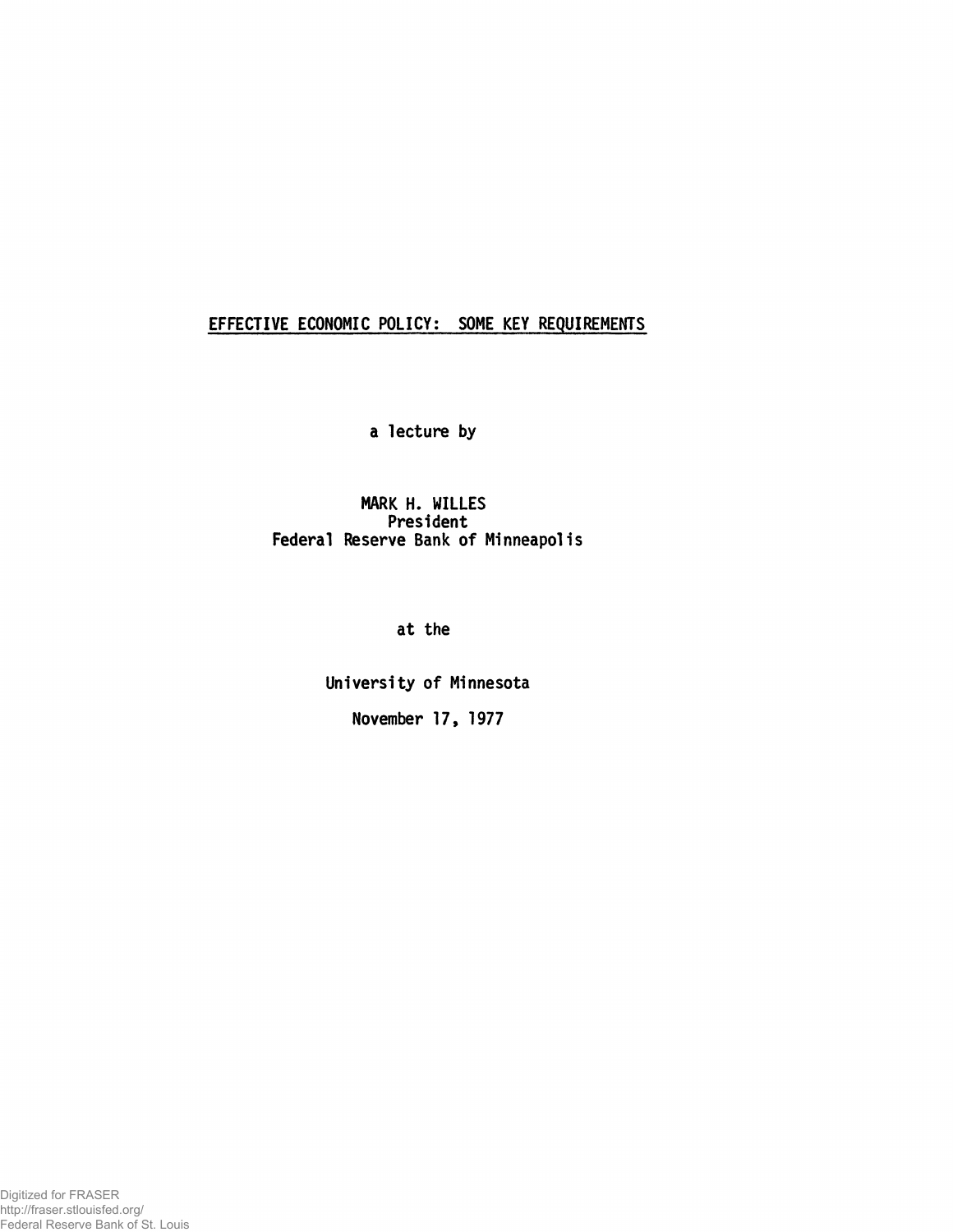#### EFFECTIVE ECONOMIC POLICY: SOME KEY REQUIREMENTS

#### Introduction

I am delighted to be here today, although knowing a little about what I'm going to say, I am nervous about being introduced as having been a professor. It reminds me of the essay a child once wrote about Socrates: "Socrates was a famous Greek teacher who went around giving people advice. They poisoned him."

In spite of that risk, I appreciate very much the opportunity to be on this distinguished campus to share with you some observations on what is required in order for the United States to have effective national economic policies. There are two reasons why I am particularly pleased to be here today. First, I enjoy the environment of a major university campus. The intellectual sophistication of faculty, and the vitality of students, provide a climate and a challenge that I find stimulating.

Second, I appreciate the "neutral" forum of a university that should make it possible to discuss some difficult and sensitive issues with more objectivity and less emotion than might be possible in other places. With that in mind, I intend to venture out into some treacherous territory. My purpose is not to criticize or put down anyone else's point of view, but rather to engage in and encourage debate on some key issues which in my judgment have far-reaching implications for the social and political as well as the economic health of this nation.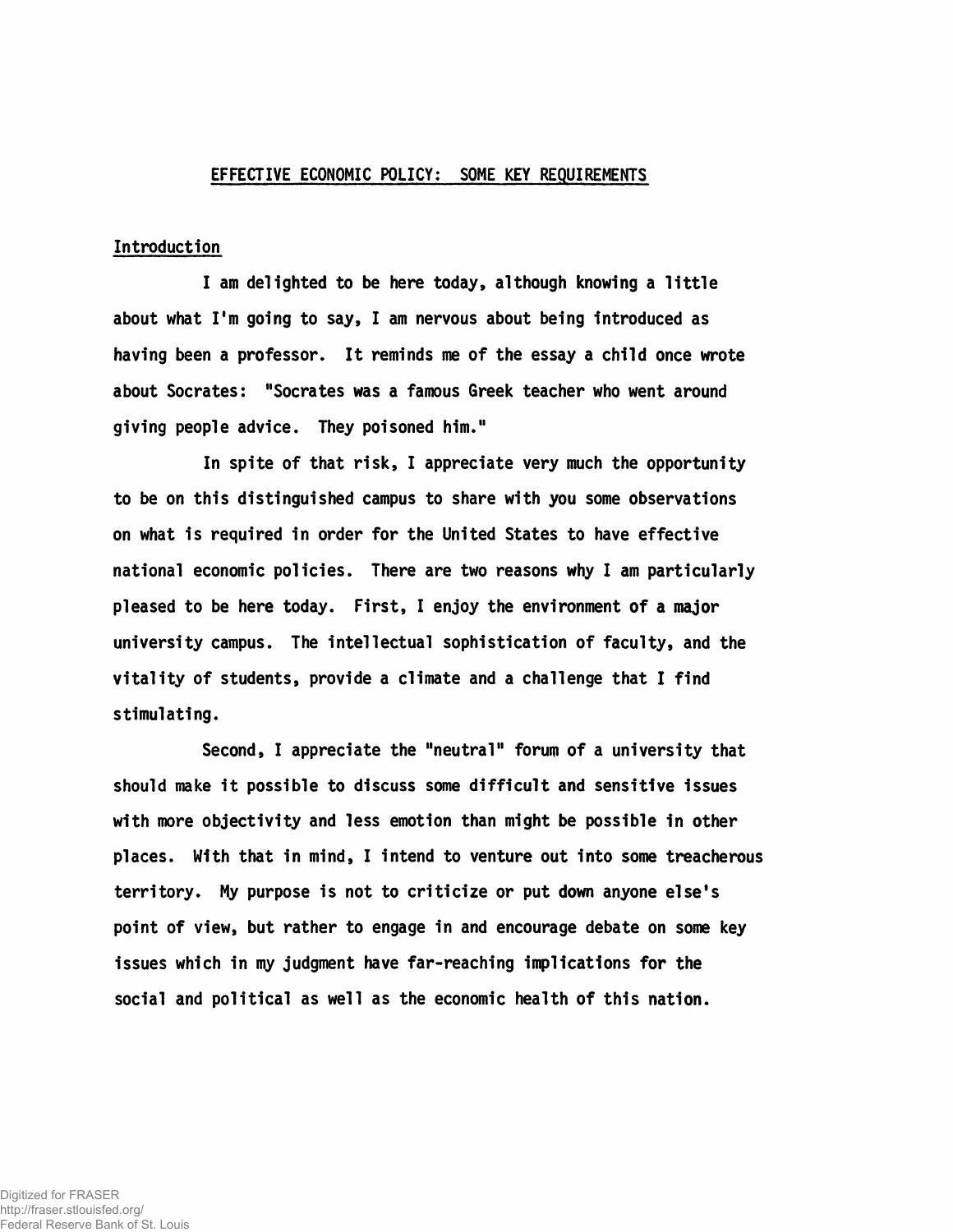Let me begin by acknowledging that the views that I express today are my own, and do not necessarily reflect the official views of the Federal Reserve System.

Second, let me state, since you will figure it out for yourselves anyway, that my remarks may well reflect my own personal biases. Within the realm of public policy, there is no such thing as an unbiased book, article, or speech. All of us who are actively involved in this arena allow our personal tastes and predilections to sway our thinking and our communicating. This was confirmed when a wise professor of mine was asked by a fellow Ph.D. student how to write an unbiased book. His response was: "You can't, and neither can anyone else. The important thing is to have access to an unbiased library." I think that is the key for each of us — to make sure that we are exposed to alternative points of view so that we can carefully and thoughtfully come closer to that thing called "truth."

Unfortunately, in my judgment, public discussion of economic policy is often lopsided, if not one-sided, and people who hold opposing points of view are either not heard from or are not carefully considered. In this part of the country, for example, the "farm problem" is often treated as a sacred cow. In other places such things as business profits or labor wages, are treated in such a presumptive way that understanding and policy decisions are negatively affected.

So I would like to express some views today, some of which go against the grain of some strongly held opinions of some very able people. I do that to add a little more balance to the library of public opinion, and with the hope that the ensuing dialogue will help improve public understanding and thereby public policy.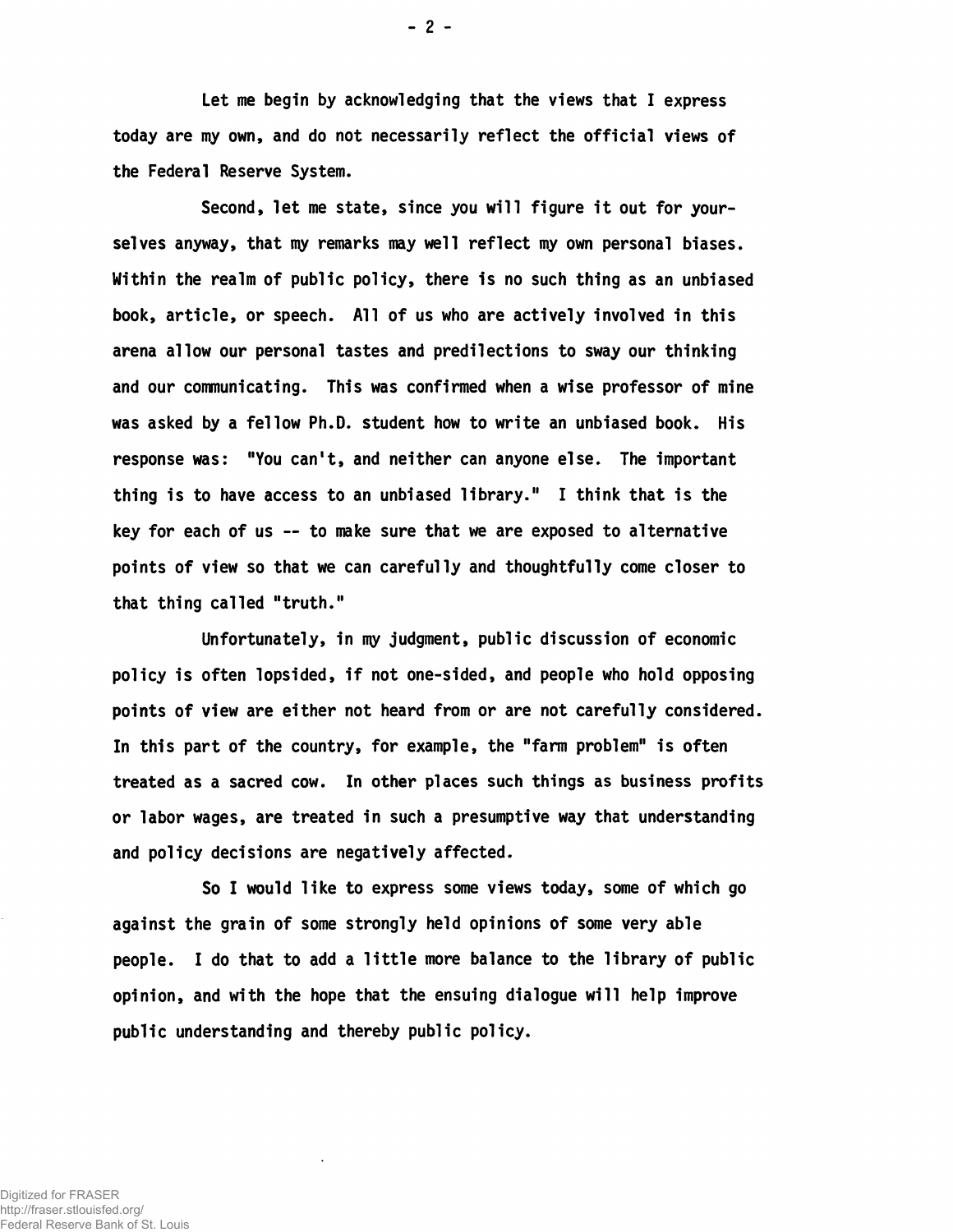# A Few Requirements for Effective Policy

The conditions which must be satisfied in order to have effective economic policy are large in number and complex in nature. We only have time today to discuss a few of these conditions, but they are, in my judgment, fundamental to the whole business of public policy. Simply put, what I want to suggest is that in order to have effective economic policy we must

- (1) Have a good knowledge of how the economy works,
- (2) Use appropriate tools (policy instruments) to influence the economy,
- (3) Have the consent of the public i.e., general agreement that the policies that are being followed are appropriate.

That may sound like a deceptively simple list, but I would like to suggest that we are a long way from satisfying any of those conditions, and we will not have the kind of economic policy we all want, until we have made a great deal of progress in each of these three areas.

## Consent of the Public

Since this is a "public lecture," let me begin by discussing the third area: the need for public consent.

In a democracy like we have in the United States, it is clear that the economic policies that are followed must have the support of the majority of the citizens. No matter how "cQrrect" a particular economic policy may be from a theoretical point of view, if it does not have the general support of the people, it will not work. For people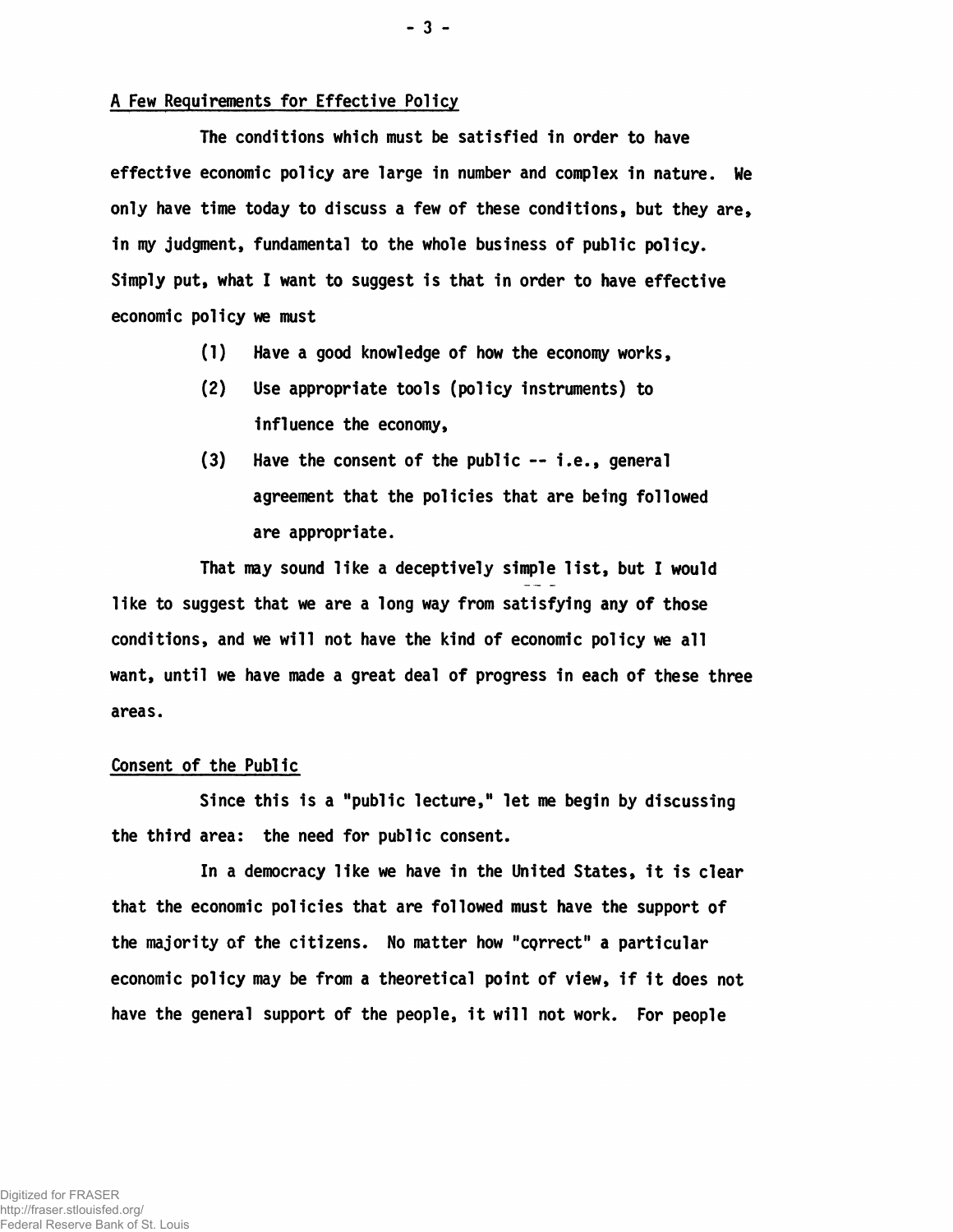will either find a way to work around a policy they don't support, and thereby undermine its effectiveness, or they will use the political process to have the policy nullified.

If the public is to support the thrust of economic policy, it must understand policy and then agree that it is right. Having said that, several problems are immediately apparent.

First, as a public we are often unwilling or unable to work as hard as we must to understand the complex and difficult economic decisions that must be made. Me seem to want easy answers to complex problems. And unfortunately, some bureaucrats and politicians have spent decades telling us that very difficult problems can indeed be solved if we will just spend a little more money, or provide a little more governmental help or protection to someone or some group in need. But all of our wishing, hoping, good intentions, and money have not brought the hoped for solutions.

It is no wonder that people today have a large distrust of government. That distrust reflects more than Watergate, corruption, or other immoral personal acts on the part of government officials. It reflects a history of unfilled promises — not because government didn't try, but because it was beyond government's capacity to deliver on the commitments that it made. Government can't eliminate all economic risk for its citizens. It can't negate the inevitable short-run trade-offs that arise from the many environmental, health, energy, income support, and other policies that are being pressed today.

Unfortunately, we are currently in the midst of a stream of policy actions and proposals that seem simple, make great promises, and,

 $-4 -$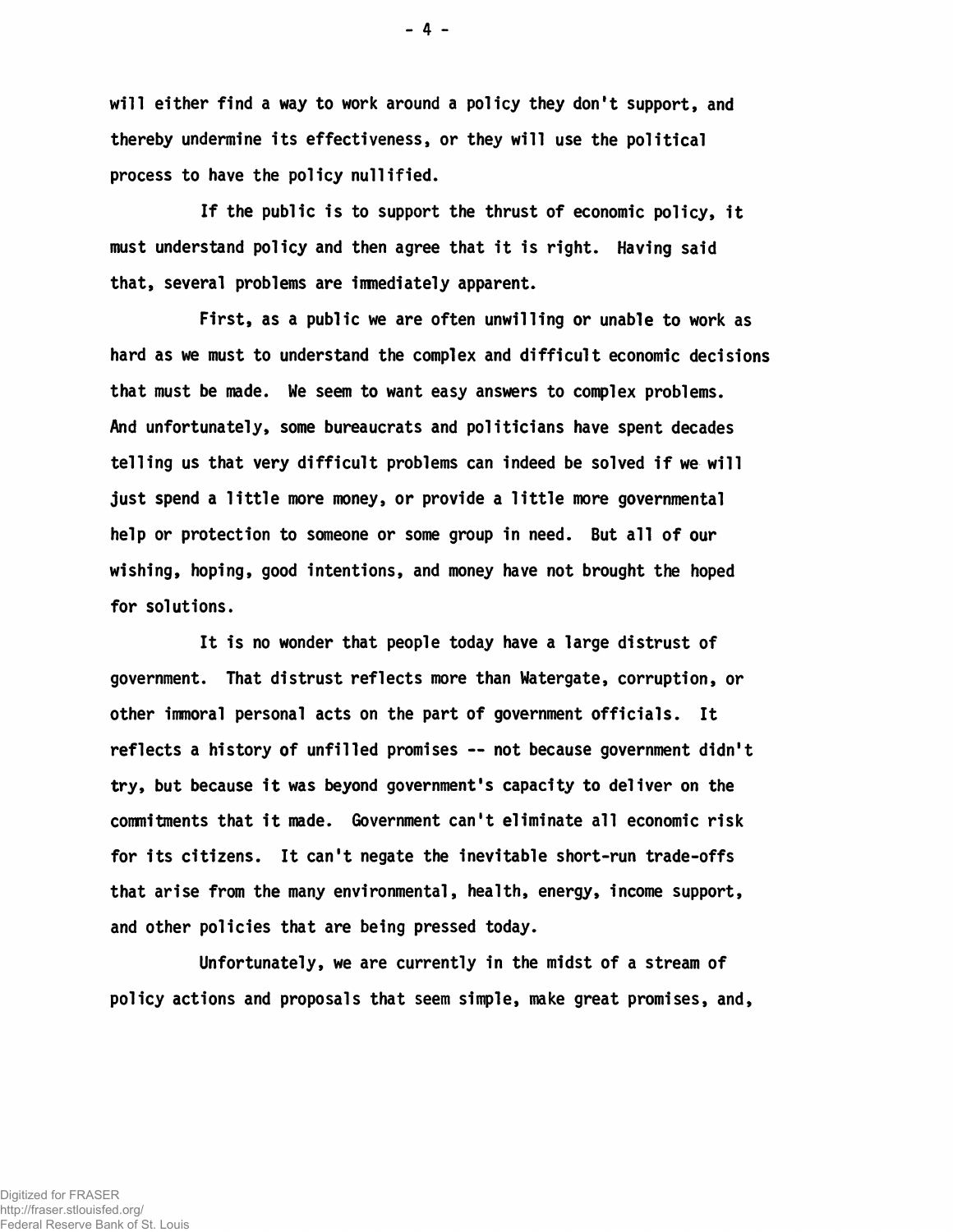in my judgment, will be counterproductive in their results. Public frustration will increase accordingly. Let me just cite two examples (of the many that are all too close at hand).

First, the President recently signed into law, with great fanfare, a law which increases the minimum wage by over 44 percent for the next four years. The premise upon which this legislation was based was that it would raise the income of our most lowly paid workers so that they can earn a "decent" living. In fact, however, the bitter result will be that while some low-income workers will have an enlarged income, a significant number of other workers (perhaps 200,000 — primarily young and black), will find that they have been priced out of the labor market. Their earned income, instead of going up, will go down to zero, because at the higher wage it will not be profitable for employers to employ them. The promise of a high paying job, but with no job to be had, is the stuff from which frustration -- and even riots in the streets -are made.

A second example is that the federal government is earnestly making plans to "guarantee" public jobs for those who can't get them in the private sector. The purpose is to reduce unemployment to a more acceptable level (unemployment caused in part by the minimum wage legislation I just mentioned). Once again the promise is well-intentioned, but the results are likely to be negative. If the government sets a low wage for its public service jobs, few will sign up. After all, why should someone settle for a low wage when government policies have told him or her repeatedly that they deserve a high wage. They will just take their leisure, and unemployment insurance or government assistance payments, and wait for a better paying job to come along.

- 5 -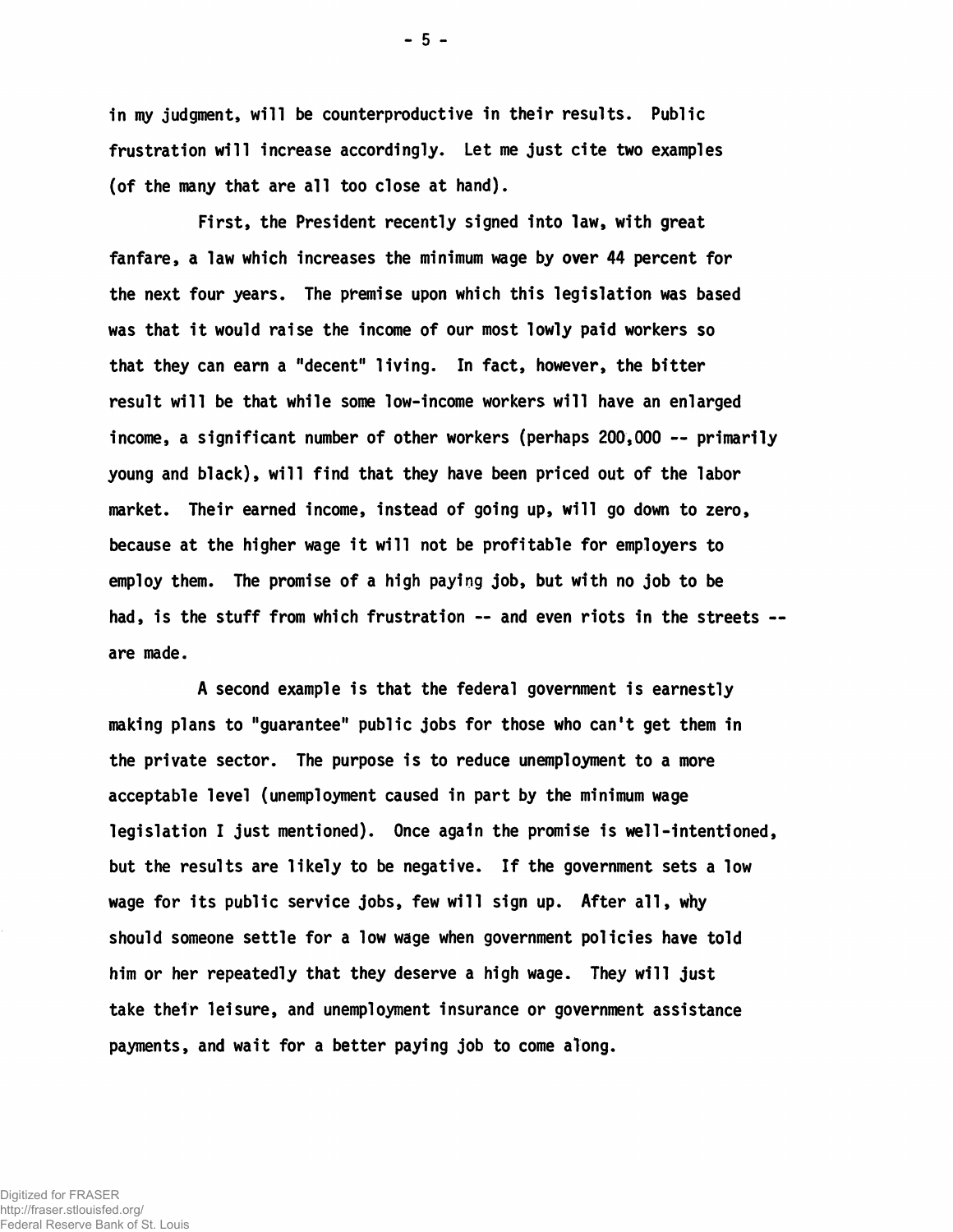On the other hand, if the government sets a sufficiently high wage for public service jobs, then some previously unemployed workers will become employed in the public sector, although whether such employment will be of long-range benefit to the employee is not clear. But some low paid workers in the private sector will be induced to leave their jobs and take better paying government jobs. And such a switch is precisely what we should not want. It is in the private sector, not a public sector offering "temporary" jobs, where life-time career opportunities are to be found. Moreover, as is clear from what I have just said, any increase in government employment is not a net increase in total employment. The increase has to be offset by the decrease in private sector employment.

There is a further point to be made about any public service job program that offers jobs at a sufficiently attractive wage. It is inflationary. Some proponents have suggested that employment can be increased, but in contrast to government spending programs, without generating inflationary pressures. That, I submit, is wrong. For one thing, an attractive public service wage will force public sector employers to increase their wages. There is nothing magical about such a program: A public service jobs program, If It works, will be inflationary.

As a matter of equity, I should also add that some businesspeople, labor leaders, and even academics do their share in adding to public confusion and distrust. Businesspeople who extol the virtues of profits and incentives, the virtues of private enterprise and market-oriented solutions to economic problems, have a hollow ring when they quickly turn to government for aid in times of stress. Business requests for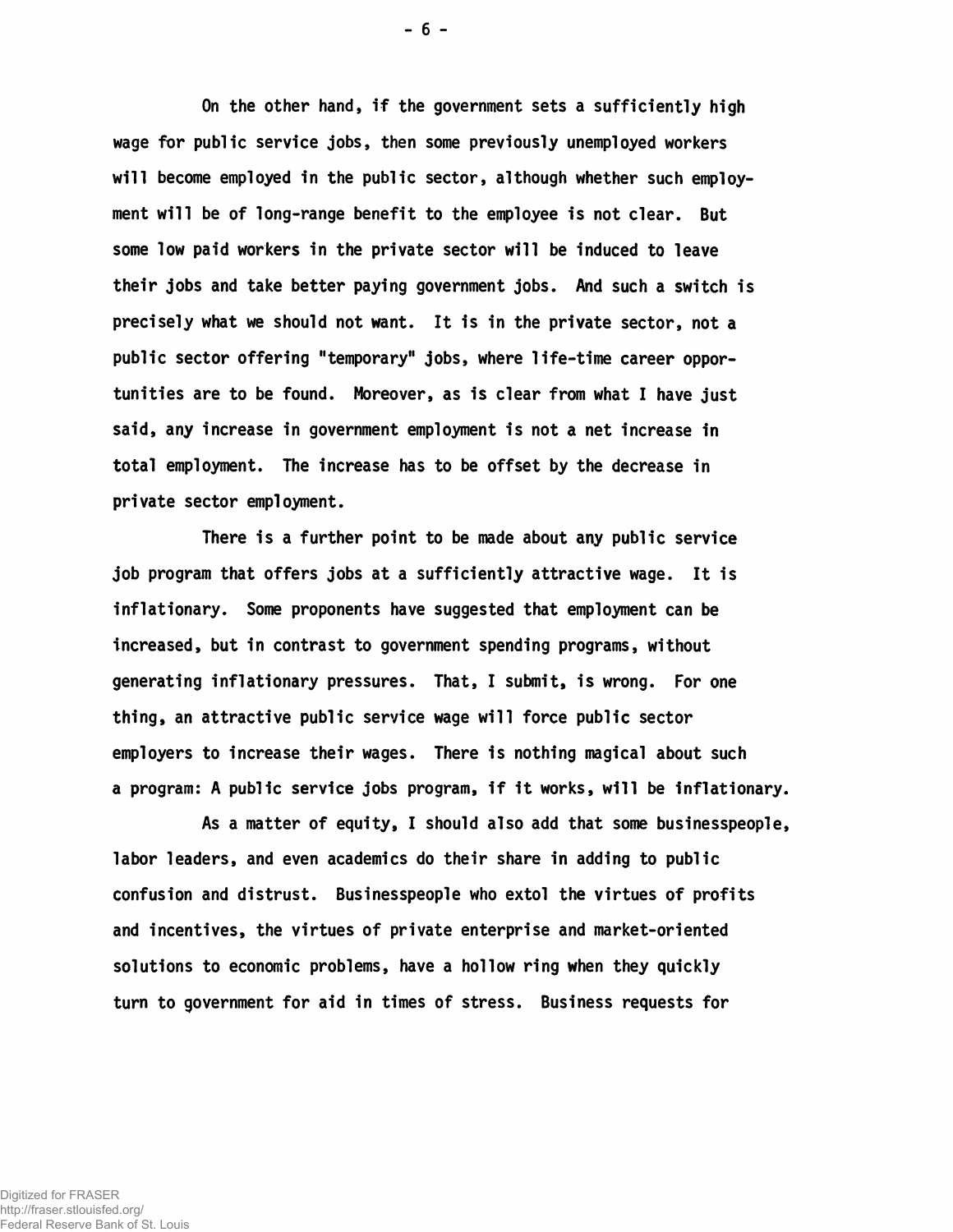government loans to bankrupt firms, for protection against imports from abroad or competition at home, make the public very skeptical about the entire system. Businesspeople will not succeed very well in convincing the public that adequate profits are needed to reward them for taking risks as long as the public sees some of them first in line at the public trough when those risks actually produce undesirable results.

The current alliance of business and labor leaders in the steel industry, clamoring for protection from imports, is a classic example of that which bodes ill for economic understanding and the economy.

Even the academic community doesn't do, in my judgment, the job it has the potential to do in helping the public to understand the economic problems we face and the alternative solutions that are available. Because it is hard work to communicate clearly, in terms the general public can understand, far too many academicians are content to talk among themselves in terms only they can understand (if the truth were out, I guess we would have to say that they often don't even understand each other). As a result, except for people like Walter Heller, who is as articulate as anyone I know, the public doesn't have sufficient benefit from what should be one of its best sources of economic understanding.

Of course there are conspicuous exceptions to everything I have said so far, but in my judgment the point remains that if we are to have effective economic policy, we must have the consent of the public. And that consent will not be strong and enduring if it is based on ignorance or charisma. It will only be truly effective if it 1s based on a knowledge of what is going on, and a trust in the officials who are

Digitized for FRASER http://fraser.stlouisfed.org/

Federal Reserve Bank of St. Louis

- 7 -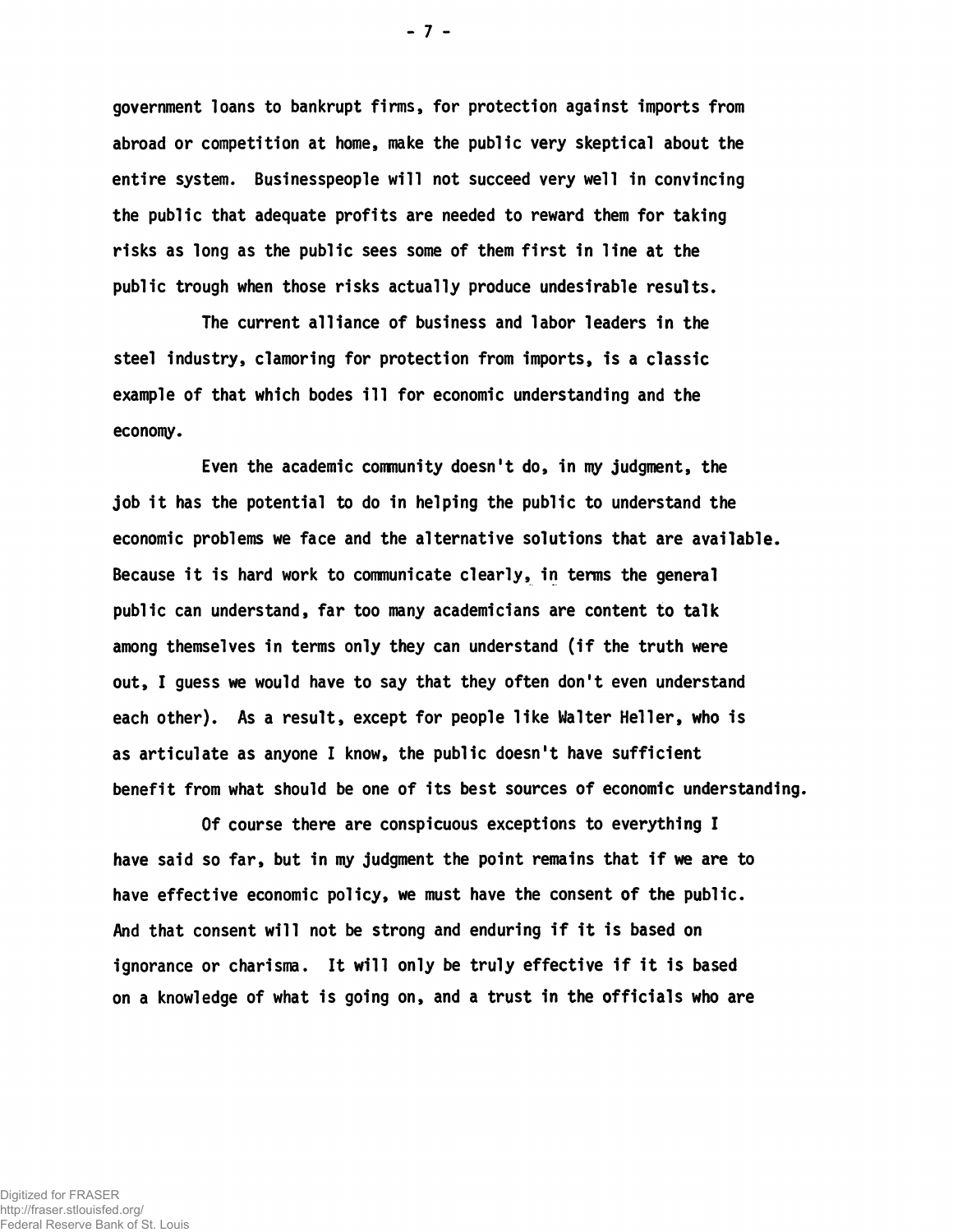carrying out policy. This in turn requires more articulate communication of economic issues and ideas. It also implies, and I can't emphasize this too strongly, a scaling down of rhetoric, of public promises, of expectations, so that public officials and policy are believable and therefore worthy of support.

## Knowledge of How the Economy Works

One of the reasons why it is necessary to limit what we say we can accomplish with economic policy 1s because we really don't know very well how the economy works. I don't want to overstate this. We do know some things — I think. We know (I think) how to prevent major depressions such as was experienced in the 1930s. And we know how to prevent the run-away inflation that we saw in Germany after the war. But we don't know how to fine tune the economy to produce steady growth — with no ups and downs. We don't really know how to get stable prices and low unemployment at the same time. Some of us do think we know how to accomplish these things, but a large degree of uncertainty must be attached to any pronouncements that are made.

It is of course primarily to the academic community and other research groups that we look for the theories, the empirical tests, and the insights that will allow us to improve our understanding of how the economy works. Clearly much excellent work is being done. Unfortunately, scholars sometimes show that they are human like the rest of us. Some of them allow their disinterest in the "real world" to send them off on intellectual pursuits that are not only arcane but irrelevant to the pressing problems of the day. More unfortunately, they sometimes develop such a vested interest in their own views of the world that they are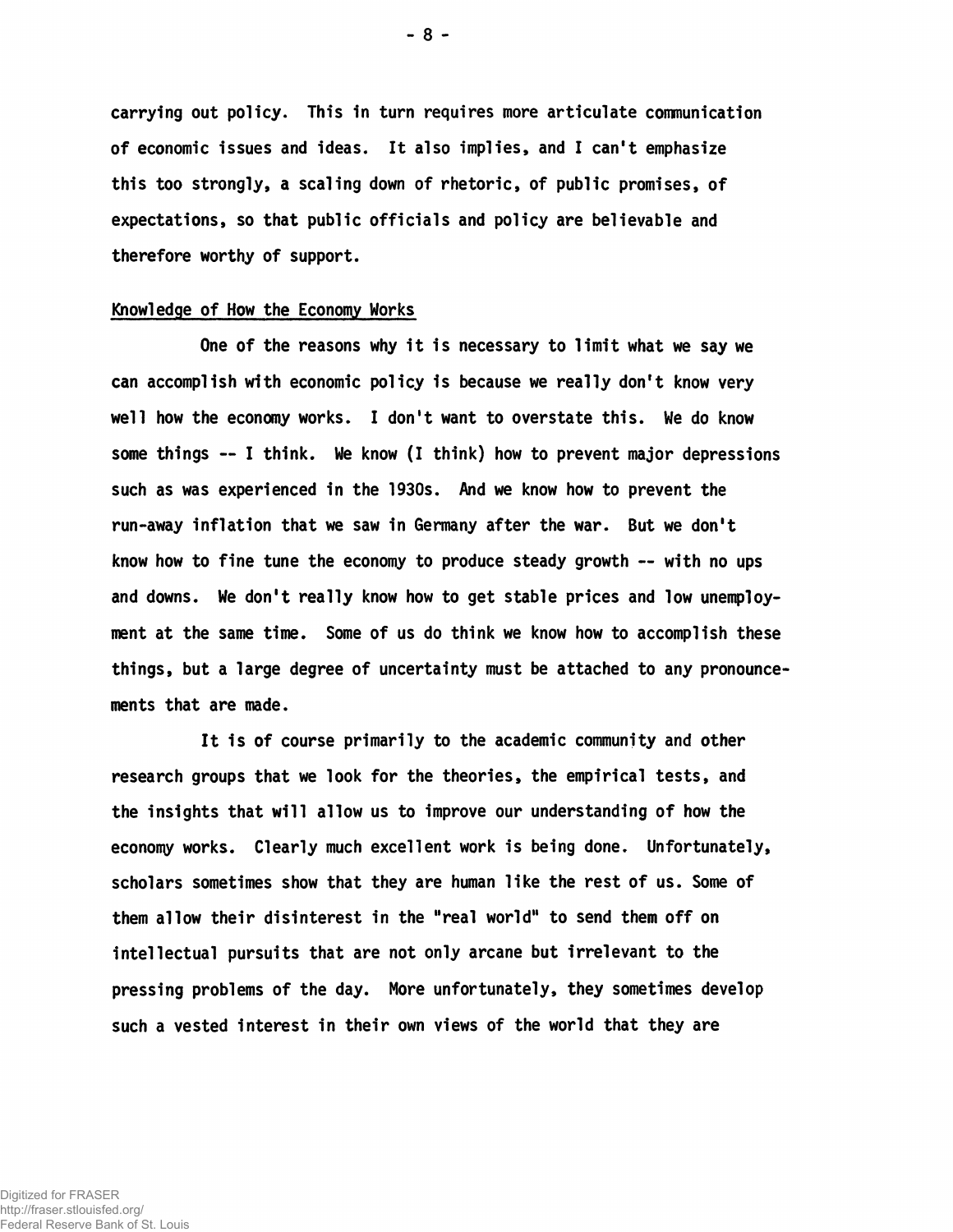unwilling or unable to seriously and openly consider different theories and ideas. As a result, academic debates often generate more heat than light, and the public is the loser.

Consequently, if we are to have effective economic policy, we must have a coherent theory of how the economy works; one which has been tested against and supported by real-world facts and events. And let me say that our needs in this regard are urgent. Keynes, that great economist of earlier years, once said that, "Practical men, who believe themselves to be quite exempt from any intellectual Influences, are usually the slave of some defunct economist." Unfortunately, many "practical men" are now slaves of the ideas of Keynes himself. Policies based on his theories cannot deal effectively with today's economic conditions. Somehow the monetarist view of Milton Friedman doesn't seem completely convincing either. Perhaps the rational expectationists here at the University of Minnesota have the ultimate answer. At this point only Heaven, Neil Wallace, and Tom Sargent\* know for sure. I must say I am very impressed with their work; they have made a substantial -- and stimulating — contribution to research being done at the Minneapolis Fed. I only hope that it receives the benefit of open and genuine debate so that it is either confirmed and extended or is replaced by something better.

<sup>\*</sup> Neil Wallace and Thomas J. Sargent are professors of economics at the University of Minnesota, advisers to the Federal Reserve Bank of Minneapolis, and leading theorists of the rational expectations viewpoint.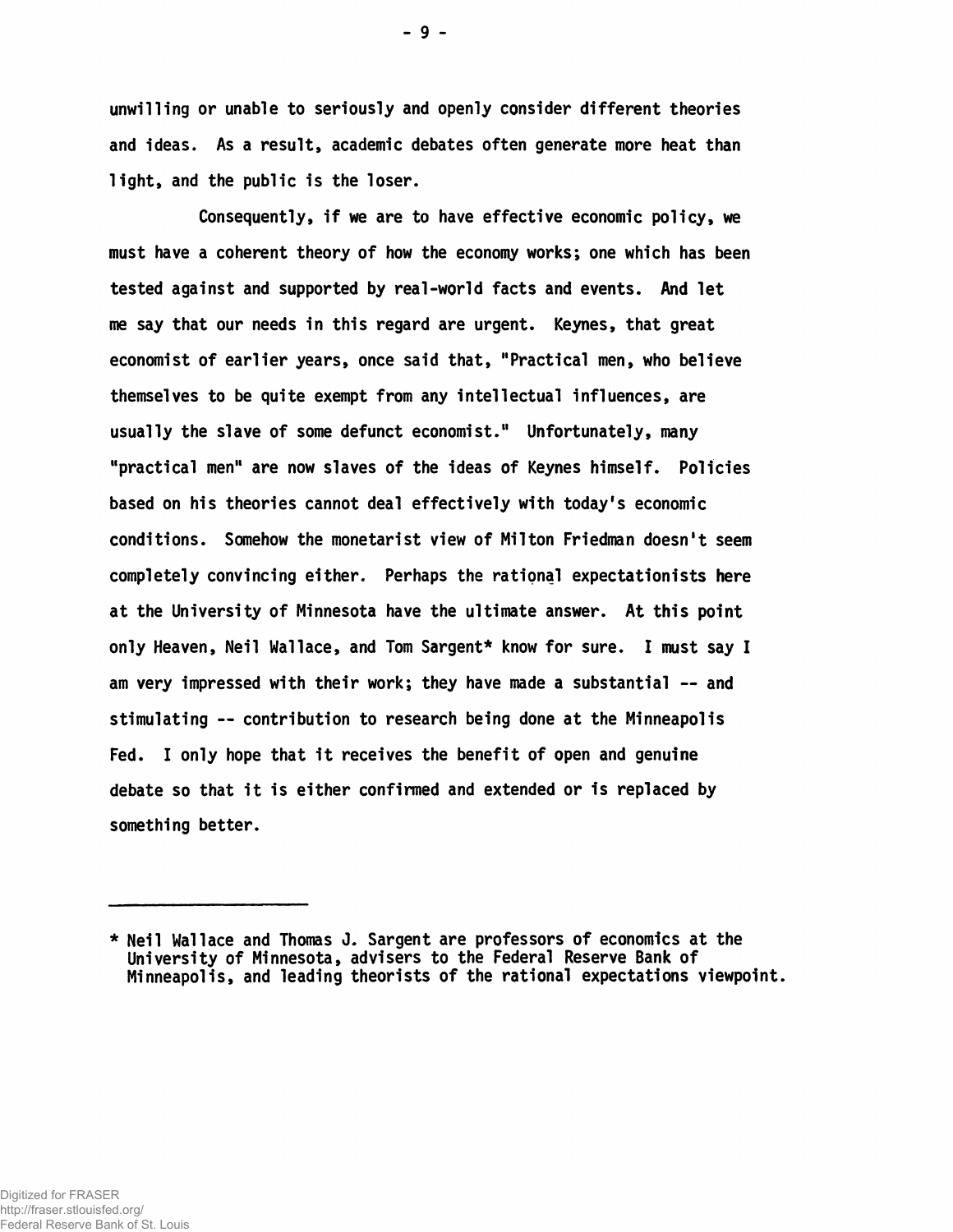## Appropriate Policy Instruments

The final area I want to discuss briefly today is the need to use appropriate tools in the conduct of economic policy, and to use them in ways that are appropriate to the results that are to be achieved.

A large variety of tools are available to policymakers today. There are general tools of policy. One of these is monetary policy, i.e., that policy which makes its influence felt through what it does to the availability of money and money's costs (interest rates). The second is fiscal policy, which is that policy that determines the general level of government spending and taxation. In addition to these two general policies, there is a whole host of more specific policies which can nevertheless have a significant impact on the general level of unemployment, prices, economic growth, and so on. This category would include things like selective credit controls, trade policies, income support programs, specific tax provisions, government regulations and controls — an almost endless list.

One of the difficulties we have today is that we often attempt to use the wrong policy tool to solve a particular economic problem. For example, we try to overcome unemployment caused by structural problems in the economy (e.g., minimum wages, barriers to entry, lack of training), by increasing aggregate demand: The result is that we pay a high inflationary cost for little or no reduction in unemployment. In fact, many people are currently pressing the Federal Reserve to stimulate the economy in order to reduce unemployment. Yet a large proportion of today's unemployment is caused by structural problems or by the uncertainties and distortions caused by past economic problems, including economic mismanagement. If I understand what an increasing number of businesspeople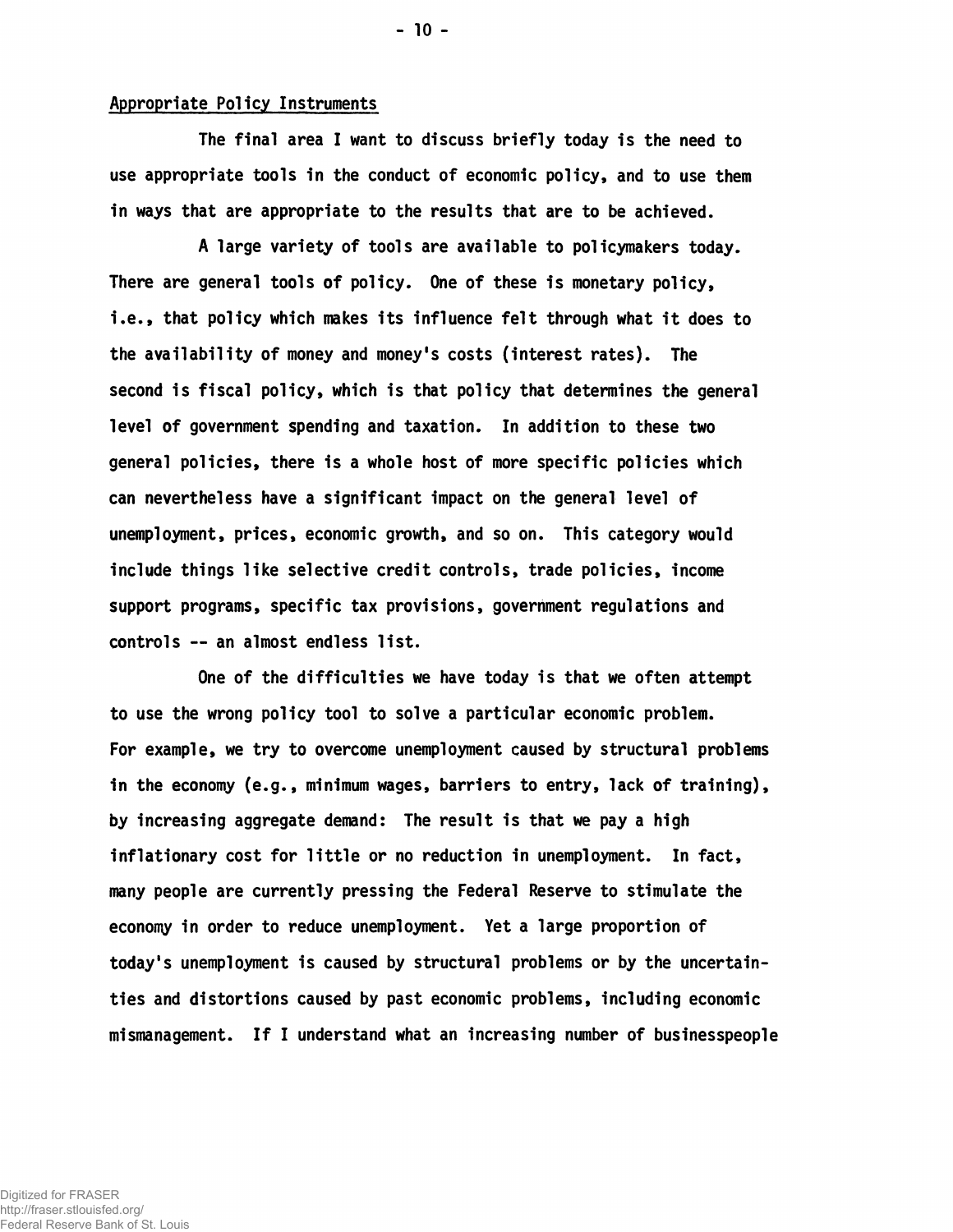are telling me, a more expansive monetary policy, instead of reducing unemployment, would have just the opposite effect. An increase in the rate of growth of money would further agitate expectations of inflation, 1n which case businesspeople have told me they would reduce their capital spending, for its expected profitability would be called into question. Consumers, faced with additional inflation and the uncertainty it creates, might well reduce their spending, to conserve for a rainy day. The effect of these actions by businesspeople and consumers would be to increase, rather than reduce, the level of unemployment. Consequently, a more stimulative monetary policy could well aggravate the problem it was intended to solve.

Let me cite another example of where we often use, in my judgment, inappropriate tools to solve economic problems, and where the results are more costly than they need to be.

As I mentioned earlier in my remarks, the farm problem is considered by many to be a sacred cow. Because of that, I'm afraid that it is not always analyzed as rigorously as it should be. The result is that when a problem arises, as has happened during the last couple of years, we often prescribe a cure that turns out to be an overdose. Like all powerful drugs, the side effects can be awful.

To show you what I mean, let's look at a few facts. It is clear that the prices that fanners receive for their produce have dropped sharply. They have had to borrow heavily to meet operating and capital costs. They have had a real cash flow problem. So far, so good (in terms of agreeing on the facts). Based on these facts, the government has rushed in to provide, at great expense, support payments to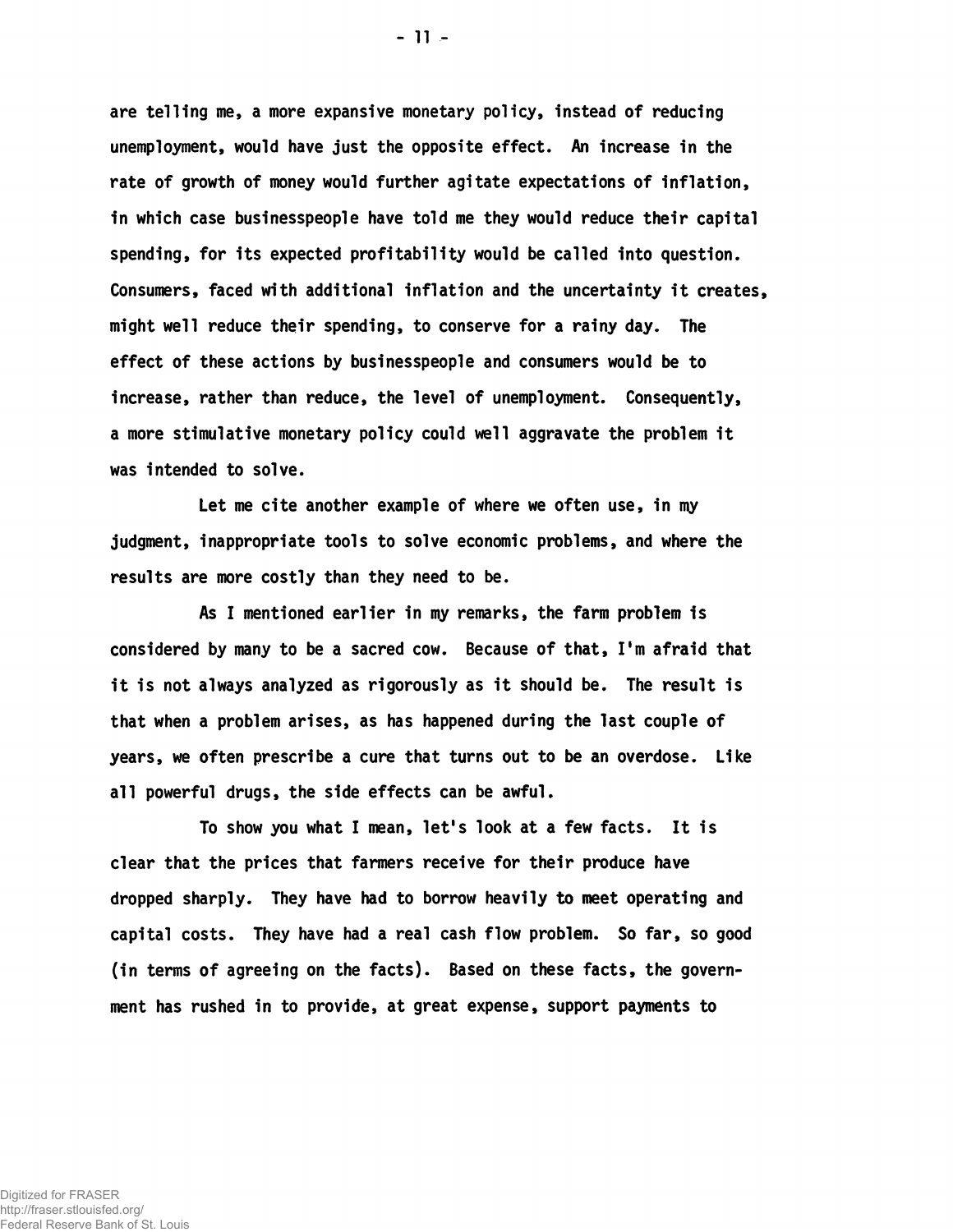fanners. The result will be higher government spending and more inflation than is really necessary to solve the farm problem. The reason is that there are some additional facts that have been overlooked, that change the nature of the policy that should be followed. One of these facts is that a large proportion of farmers, even without income support payments, hold economic assets that make them economically well off by any reasonable standard. The reason, of course, is that their land has appreciated so much in value.

Some will argue that farmers should not have to borrow against their land in order to live. But what a strange argument that is. If I owned a million dollars worth of stocks, but I had no income, I doubt very much that anyone would vote for a government program to give me and people like me additional income. Yet many farmers have substantial assets in land, and somehow, because the assets are land rather than stocks, we feel obliged to help out.

It should be noted that the debt/equity ratio for American agriculture is around 20 percent. And this in spite of the massive farm borrowing of the last couple of years. In fact, in many cases, that borrowing demonstrates how our financial markets have made it possible for farmers to take some of the increased value of their land and turn 1t into a liquid form to be spent as needed.

Now clearly not all farmers are well-off. New farmers, who have had to buy or lease their land at high prices, are in real trouble. But if, as a matter of national policy, we want to help those who are really in need, we could do so with specific help aimed directly at those people. This would cost far less, require much less government